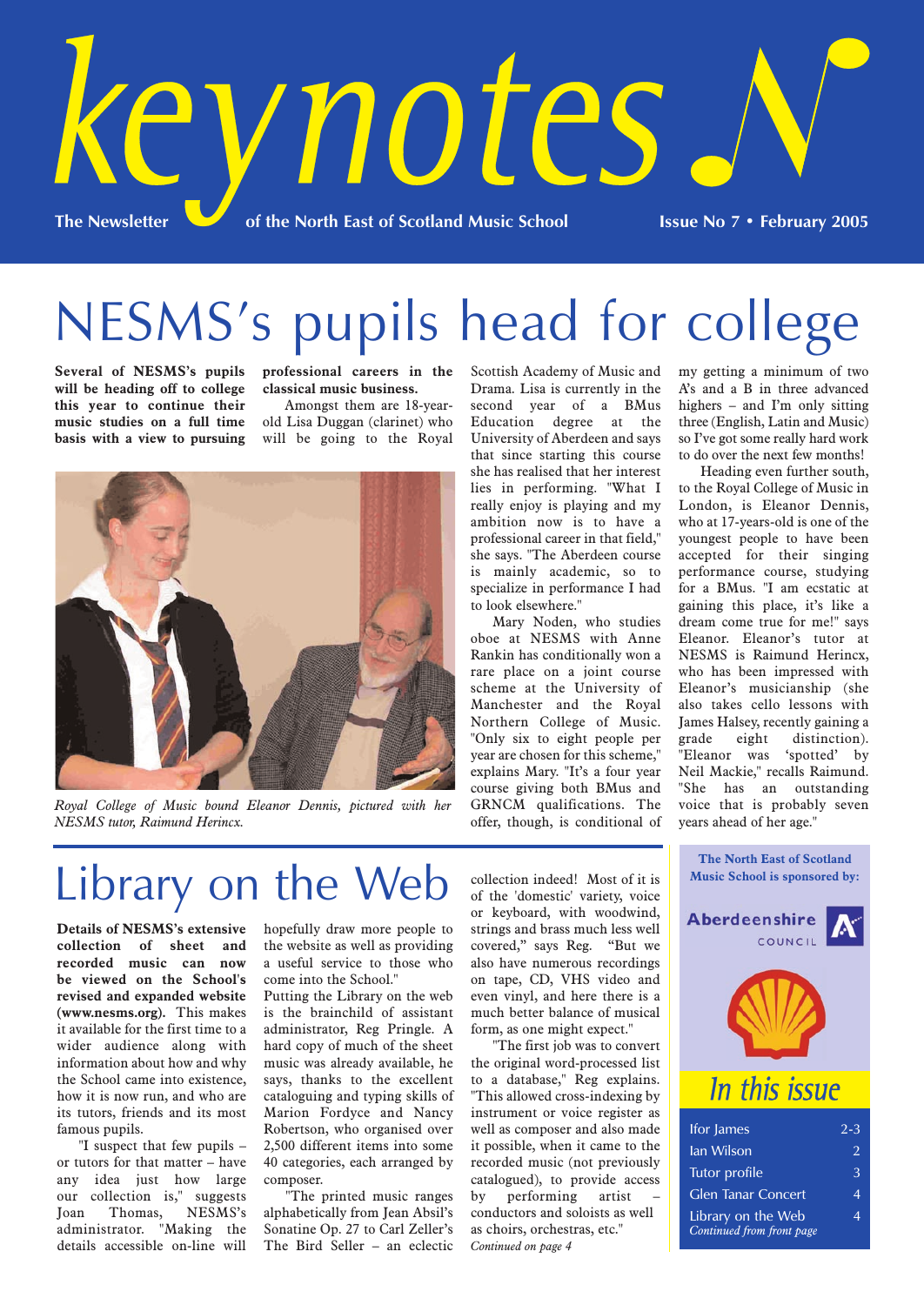### **About the School**

#### **Providing the highest standards of advanced tuition for promising musicians**

The School provides a centre where young people of outstanding musical promise can obtain tuition which is not available within their existing framework of study. Any musically talented child, student, teacher or lay person living in Scotland may apply for an audition to the School.

#### **TUITION**

Internationally acclaimed professors and teachers are brought to Aberdeen on a regular basis from all over the British Isles and Europe.

#### **COURSES**

The School offers one-to-one teaching together with occasional workshops and masterclasses. There is a close relationship with the University of Aberdeen, through the Director of Music, and also with Aberdeen City Music School in Dyce.

#### **FINANCE**

Finance is generously provided by trusts, commercial organisations and individuals. Continued support is essential in order to maintain the high quality of the teaching programme. The Administrator will be pleased to assist with all enquiries about donations, sponsorship or scholarships.

#### **FEES & SCHOLARSHIPS**

Students pay their own fees, although scholarships are available and are applied for annually. Any award is made on a balance of musical potential and financial need.

#### **DOROTHY HATELY**

Dorothy founded NESMS in 1975 with the support and encouragement of Lady Aberdeen. Thanks to Dorothy's dogged determination over the years, the School has greatly increased its teaching disciplines, tutors and pupils. Sadly, Dorothy died in 1996, before she could see the School in its own premises in Huntly Street. However, we strive to maintain the high standards she set and intend to take the School from strength to strength.

#### **NORTH EAST OF SCOTLAND MUSIC SCHOOL**

Dorothy Hately Music Centre 21 Huntly Street Aberdeen AB10 1TJ Tel/Fax: 01224 649685 email: nesms@sol.co.uk

**Chairman:** June, Marchioness of Aberdeen and Temair

**President:** Dr Neil Mackie

**Administrator:** Joan Thomas

## Ifor James - a brilliant musician, ho



*Ifor James - horn virtuoso, raconteur and wit.*

# Ian Wilson



*Ian Wilson* 

**For millions of youngsters the first instrument they ever play is the humble recorder, moving on later to more 'sophisticated' instruments (as they, their parents and, in some cases, their teachers would see it).**

It is a particular pleasure, therefore, to report on one ex-NESMS pupil who not only stuck with the recorder throughout his five years at the School but has gone on to be one of the best known players – and teachers – of the instrument in the UK, carving out a professional career of both contemporary

and period music.

Aberdeen born and bred, Ian Wilson came to NESMS in 1990 to study the clarinet with, initially Lawrence Gill, and later Alison Waller (who coincidently features in our tutor profile in this issue). Ian then won a place at the Guildhall School of Music and Drama where he studied clarinet with Thea King and recorder with Phil Pickett and Pamela Thorby, taking both under- and post-graduate degrees there. Indeed, he is unique in having won the woodwind prize twice in two years. Winners are not allowed to enter again – unless, like Ian, you manage to do it with another instrument!

Since leaving the Guildhall Ian has developed both a playing and teaching career based in London. "It's tough carving out a living just as a recorder player," says Ian. "I'm very lucky in that I play in two very diverse ensembles and so do a lot of playing. But without teaching it would be very difficult indeed."

The two ensembles are The Burney Players, who specialise in early music using period instruments and The Flautadors, who concentrate on

#### IFOR JAMES • *1931-2004*

**A brilliant musician, horn virtuoso, raconteur and wit, Ifor was my very good friend and professional colleague for over 45 years. We first met in Manchester when Sir John Barbirolli had offered me an engagement to sing the bass solos in Bach's Mass in B minor. He told me that the horn soloist in the bass aria "Quoniam" was very special. Barbirolli was right and Ifor has remained a special friend from that time.**

From time to time we met in concerts in which horn and baritone or bass soloists were featured, for example in a Mozart Horn Concerto and a

contemporary music and have just released a new CD of the complete recorder works of Benjamin Britten and Edmund Rubbra.

"I travel more with The Burney Players," explains Ian, "because it has both Polish and German players and so we visit those countries quite a bit to play in the early music festivals."

But as a teacher Ian has been equally successful; two professorships attest to that. He is Professor of Recorder at the Guildhall and Professor of Contemporary and Avante Garde Music at the Trinity College of Music – not bad at the tender age of 27!

Despite his London base Ian tries to get home to Aberdeen as often as possible. "All my family are still in Aberdeen - including younger sister Elaine who was also a NESMS pupil – so it's great to come up although I don't often get the opportunity to play up here," he laments. "Perhaps one day I might be able to teach at the School so I'd be able to come home more often!"

More information about Ian's ensembles can be found at; www.theflautadors.org and www.theburneyplayers.com.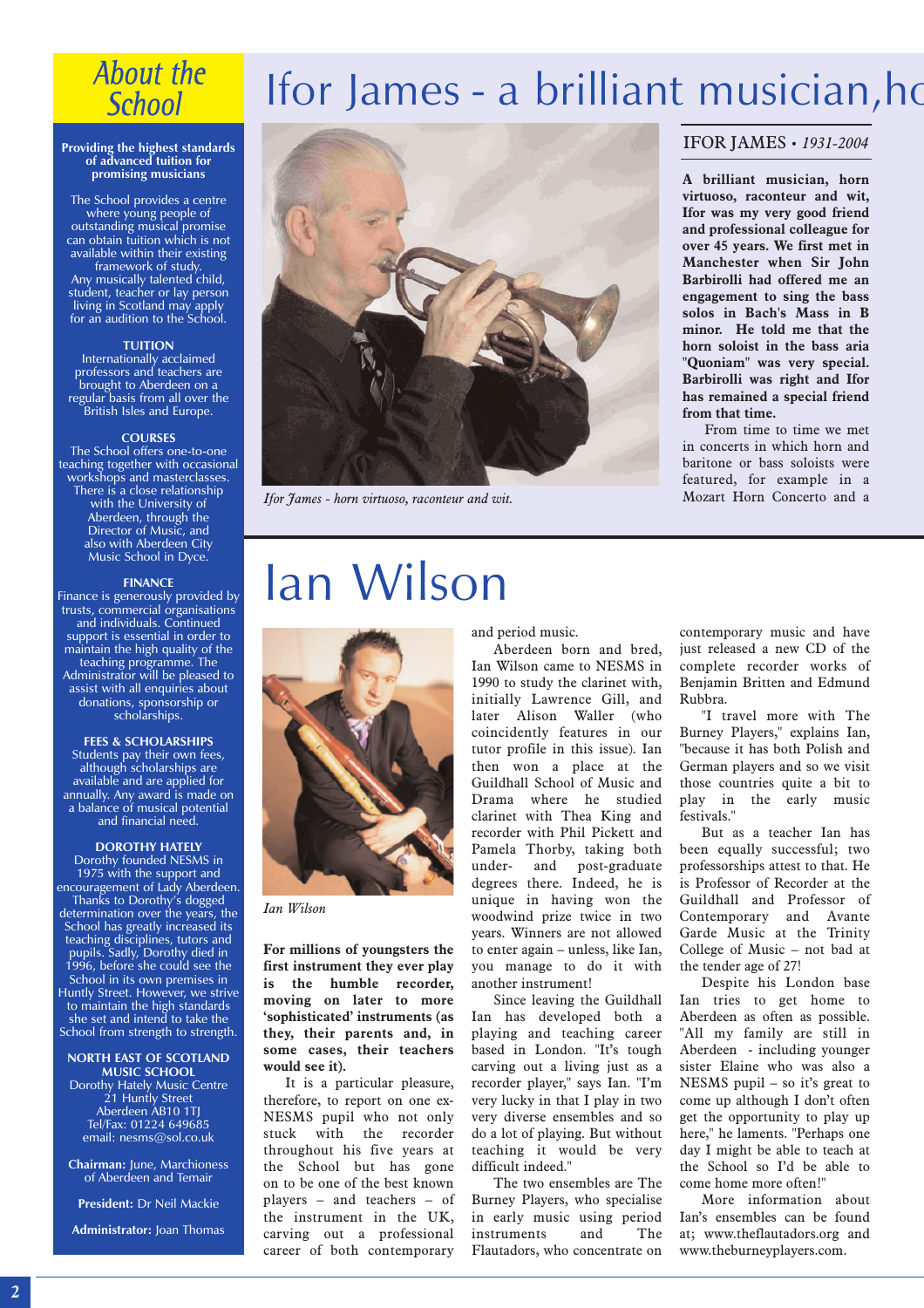## orn virtuoso, raconteur and wit.

#### Mozart Bass Concert aria.

However, it was due to Dorothy Hately's foresight, in the late 1970's, in selecting her tutors to teach at the recently formed North East of Scotland Music School, which brought us more closely together both musically and socially. Fellow tutors included the violinist<br>Peter Mountain and the Mountain and the pianist David Parkhouse. This unlikely quartet, with Dorothy's enthusiastic encouragement, was able to give fundraising concerts for the school.

During Dorothy's first testing illness, Ifor was so concerned and caring during the periods when we stayed together "chez Hately", that she told us both, much later, how

much our friendship had meant to her in her struggle to achieve remission from cancer.

Over the last few years, Ifor himself has had to fight the devastating effects of this dreadful disease, and has done so with the same courage, strength and humour that Dorothy displayed. We spoke together very frequently during his illness and his clear mental approach throughout the traumatic experience, coupled with great fortitude was remarkable. He was able to recover sufficiently to gain his honorary doctorate from Robert Gordon University, which he esteemed as highly as his professorship at Freiburg professorsm<br>Hochschüle.

Professionally, he will be

remembered for his incalculable influence as a member of the Phillip Jones Brass Ensemble, for whom he arranged much of their repertoire. As a teacher his masterclasses around the world demonstrated his pre-eminence in this field. We sat together as jury members in the BBC's Young Musician of the Year competition. His experience as we judged the brass competitors was invaluable and always constructive.

I will remember him as a close, loved friend, whose company and humour will be sorely missed. It will not be long before we are telling Ifor James stories. I know that he would enjoy such a living epitaph. RAIMUND HERINCX

#### Violin *Gillian Findlay* Viola *Michael Beeston* Cello *James Halsey* Double Bass *David Inglis*

**as at January 2005 STRINGS**

**Tutors at** the School

#### **WOODWIND**

Flute *David Nicholson* Flute *Catherine O'Rourke* Oboe Clarinet *Alison Waller* Bassoon *Lesley Wilson*

|    | David Nicholson    |
|----|--------------------|
|    | Catherine O'Rourke |
|    | Anne Rankin        |
| ۵t | Alison Waller      |
| οñ | Lesley Wilson      |

**BRASS**

Trumpet *John Gracie* **Lizzie Davis** 

#### **PIANO**

*Nigel Clayton Joseph Long*

**GUITAR**

*Gilbert Biberian*

#### **SINGING**

*Raimund Herincx Alan Watt Ruth Black Alison McDonald Jean Webster*

**STAGECRAFT & PERFORMANCE**

*Donald Maxwell*

### **Donors**

Aberdeen Bach Choir Aberdeen Endowments Trust Aberdeen Rotary Club St. Machar Aberdeenshire Council AMEC, Oil and Gas Central Investment Services (Aberdeen) Ltd Martin Connell Charitable Trust ConocoPhillips (UK) Ltd Dunard Fund Friends of NESMS David Gordon Memorial Trust Jennie S Gordon Memorial Foundation Hugh Fraser Foundation Innes Trust Jamieson & Carry Marcliffe at Pitfodels Hotel McGlashan Charitable Trust MacGregor Energy Services Ltd MacRobert Trust Thomas Primrose Trust The Radcliffe Trust Shell Exploration and Production E. H Tutty Charitable Trust Mrs. Elizabeth Wilson's Trust Wood Group Zonta Club (Aberdeen)

THE SCOTTISH ARTS COUNCIL  $\overline{\phantom{a}}$ National Lottery Fund

# Tutor profile - Alison Waller



*NESMS's clarinet tutor, Alison Waller.* 

**During our interview for this profile, NESMS's clarinet tutor looked up her records and was staggered to learn that it was almost ten years to the day since she first taught at the School.** 

Alison was not perhaps the obvious choice as clarinet tutor – at least geographically. She was born and brought up in Hertfordshire before studying with, among others, Thea King at the Royal College of Music in London. And after graduating it was in London she stayed, working as a freelance orchestral player with most of the big orchestras.

However, a burgeoning freelance income from Scotland made a move to Edinburgh a sensible option. "I played with the Scottish Chamber Orchestra and the orchestra of Scottish Ballet during the mid-1970's," Alison recalls. "Then, when Scottish Opera formed a full time orchestra out of SCO in the late 70's they used quite a number of freelancers and I was one of those so, in 1979, I decided to move to Edinburgh, at least for a couple of years until the work dried up. I've been here ever since!"

Part of that work was as one of the instrumental tutors at the Shell Expro sponsored summer school that was part of the Aberdeen International Youth Festival at that time. "I have a clear picture of Dorothy Hately always having a tea towel in her hand and being a constant source of tea and coffee," says Alison. "That was how I got involved with NESMS – Dorothy collared me in 1994, wrote to me on the 14th January 1995 and my first lessons at the School were eleven days later!"

Alison has scheduled her visits to Aberdeen into a busy playing and teaching career. She recalls that her touring schedule with the SCO included Poland, Italy, Germany and France, Spain

with the RSNO and Lisbon with the orchestra of Scottish Opera. "What I remember most about the Lisbon visit was starting a performance on one day and finishing it on another! We were doing Wagner's Tristan and Isolde and it was about six hours long. Because of the warm temperatures the performance didn't start until 9.00 pm and so ran until about 3.00 am."

Latterly, Alison has done less performing and more teaching, as well as examining for the Associated Board and is frequently invited to tutor the clarinet sections in NCOS and NYOS. But she still enjoys her visits to Aberdeen. "One aspect I don't really get elsewhere is that a good proportion of my NESMS pupils are music teachers who find it worthwhile to take lessons to continue to improve their technique. I find that very gratifying" says Alison. "But it's also satisfying to see the successes of the younger ones such as Lucy Cruickshank being accepted into NYOS and Yla Garvie who has just gone on to RSAMD".

"It's all very enjoyable and time passes so quickly that before I know what's happened I'll be celebrating my twentieth anniversary of teaching at the School."